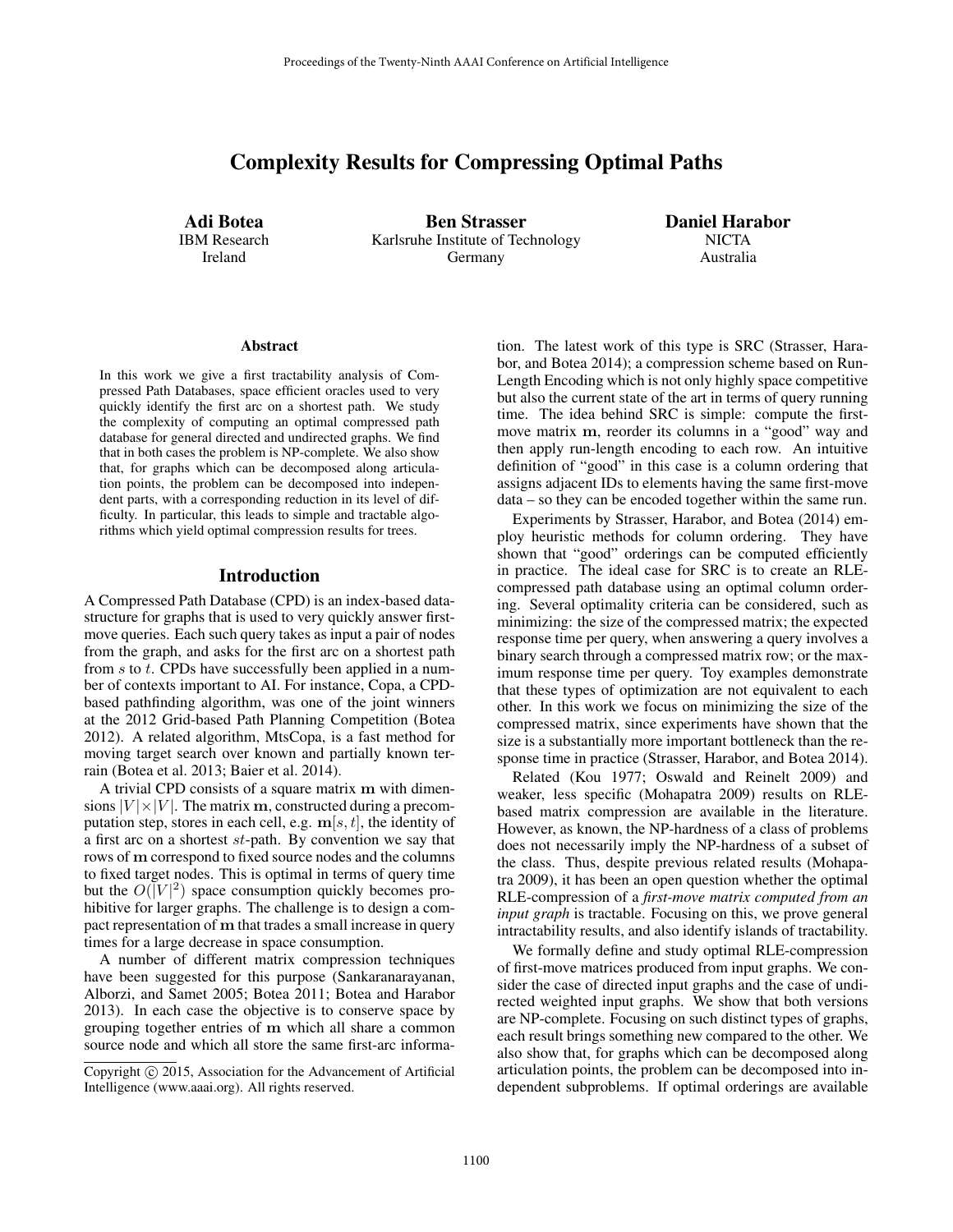for the subproblems, a global optimal ordering can easily be obtained. In particular, a depth-first preorder is optimal on trees, and the general ordering problem is fixed-parameter tractable in the size of the largest 2-connected component.

# Preliminaries

Run length encoding (RLE) compresses a string of symbols by representing more compactly substrings, called *runs*, consisting of repetitions of the same sysmbol. For instance, string *aabbbaaa* has three runs, namely *aa*, *bbb*, and *aaa*. A run is replaced with two numbers, called the *start* and the *value* of the run. The start is the index of the first element in the substring, whereas the value is the symbol contained in the substring. In our example, the first run  $aa$  has the start 0 and the value  $a$ . Run bbb has the start 2 and the value  $b$ , whereas the last run has the start 5 and the value  $a<sup>1</sup>$ 

When the first and the last run have the same value, there is no need to encode both. The first run can easily be reconstructed in constant time. First, decide whether the first run has been removed or not, checking if the first run among the preserved ones has the start equal to 0. Secondly, if needed, reconstruct the first run, using 0 as a start position and a value equal to the value of the last encoded run.

Definition 1. *Given an ordered sequence of elements (string), we say that two positions are:* adjacent *if they are next to each other;* cyclic-adjacent *if they are adjacent or one is the first and the other is the last position in the ordering;* separated *otherwise.*

Let  $\sigma$  be an ordered sequence of elements (string) over a dictionary Σ. Given a symbol  $\alpha \in \Sigma$ , let an  $\alpha$ -run be an RLE run containing symbol  $\alpha$ .  $N_{\alpha}(\sigma)$  is the total number of occurrences of symbol  $\alpha$  in  $\sigma$ .  $\overline{R^s_{\alpha}}(\sigma)$ , the *number of sequential*  $\alpha$ -runs, is the total of number of  $\alpha$ -runs under the condition that, if  $\sigma$  has  $\alpha$ -runs both at the beginning and at the end, these are counted separately. We call these *sequential*  $\alpha$ *-runs.*  $R^c_{\alpha}(\sigma)$ , the *number of cyclic*  $\alpha$ *-runs*, is similar except that, if  $\sigma$  has  $\alpha$ -runs both at the beginning and at the end, these are counted as one. We call these *cyclic* α*-runs*.  $R_*^c(\sigma)$  is the total number of cyclic RLE runs, and  $R_*^s(\sigma)$  is the total number of sequential RLE runs. In this paper, we assume that first-move compression uses cyclic runs.

#### First-Move Compression for Directed Graphs

Recall that the ordering of the columns of a first-move matrix m affects the number of RLE runs in the matrix. In this section we show that obtaining an optimal ordering is intractable in general when the input graph is directed.

Definition 2. *The* FMComp-d *(First Move Compression– Directed) problem:*

*Input: A directed graph*  $G = (V, A)$ *; a matrix* **m** *of size*  $|V| \times |V|$  where each cell  $\mathbf{m}[i, j]$  encodes the first move on *an optimal path from node* i *to node* j*; an integer* k*.*

*Question: Is there an ordering of the columns of* m *such that, if we apply RLE on each row, the total number of cyclic RLE runs summed up for all rows is* k*?*



Figure 1: Left: sample graph  $G_H$ . Right:  $G_F$  built from  $G_H$ . In  $G_F$ , x, y, w, z are type-n nodes;  $n_{ij}$  have type e.

#### Theorem 1. *The FMComp-d problem is NP-complete.*

*Proof.* It is easy to see that the problem belongs to NP, as a solution can be guessed and verified in polynomial time.

The NP-hardness is shown as a reduction from the Hamiltonian Path Problem (HPP) in an undirected graph. Let  $G_H = (V_H, A_H)$  be an arbitrary undirected graph, and define  $n = |V_H|$  and  $e = |A_H|$ . Starting from  $G_H$ , we build an instance of the FMComp-d problem. According to Definition 2, such an instance includes a directed graph, which we call  $G_F$ , the first-move matrix m of  $G_F$ , and a number.

 $G_F = (V_F, A_F)$  is defined as follows. For each node  $u \in$  $V_H$ , define a node in  $V_F$ . We call these nodes in  $V_F$  typen nodes, to indicate they are created from original nodes in  $V_H$ . For each edge  $(u, v) \in A_H$ , define a new node  $n_{uv} \in A$  $V_F$  (type-e nodes). For each new node  $n_{uv}$ , define two edges in  $A_F$ , one from  $n_{uv}$  to u and one from  $n_{uv}$  and v. There are no other edges in  $A_F$ . See Figure 1 for an example.

Table 1 shows the first-move matrix of the running example. Given a type-n node  $u$ , all other nodes are unreachable from  $u$  in the graph  $G_F$ . Thus, the matrix row corresponding to u has only one symbol, which we chose to be symbol 2, and which denotes that a node is not reachable.<sup>2</sup> Such rows have one RLE run each, regardless of the node ordering.

A matrix row corresponding to a type-e node  $n_{uv}$  has three distinct symbols in total: one symbol for the edge to node  $u$ , another symbol for the edge to node  $v$ , and the "nonreachable" symbol 2 for every other node. Without any generality loss, we use symbol 0 for the edge to  $u$ , and symbol 1 for the edge to  $v$ . It is easy to see that, when nodes  $u$  and v are cyclic-adjacent in a given ordering, the  $n_{uv}$ 's row has 3 RLE runs. When  $u$  and  $v$  are separated, the row will have 4 RLE runs. See Table 1 for a few sample orderings.

We claim that HPP has a solution iff FMComp-d has a solution with  $4e + 1$  RLE runs. Let  $v_{i_1}, v_{i_2} \ldots, v_{i_n}$  be a solution of HPP (i.e., a Hamiltonian path in  $G_H$ ), and let  $P \subseteq A_H$  be the set of all edges included in this solution. We show that the node ordering in  $V_F$  starting with  $v_{i_1}, \ldots, v_{i_n}$ , followed by the type-e nodes in an arbitrary order, will result

<sup>&</sup>lt;sup>1</sup> Alternative encodings exist, such as the value followed by the run length. E.g.,  $a$ ,  $2$ ;  $b$ ,  $3$ ;  $a$ ,  $3$  in the example.

<sup>&</sup>lt;sup>2</sup>A cell  $m[u, u]$  can encode an arbitrary value, since there is no need to travel from a node to itself. Given a column ordering,  $m[u, u]$  is assigned the same value as (any) one of u's neighbors in the ordering, so that  $m[u, u]$  has no impact on the number of runs. In the example at hand,  $m[u, u] = 2$  for all u.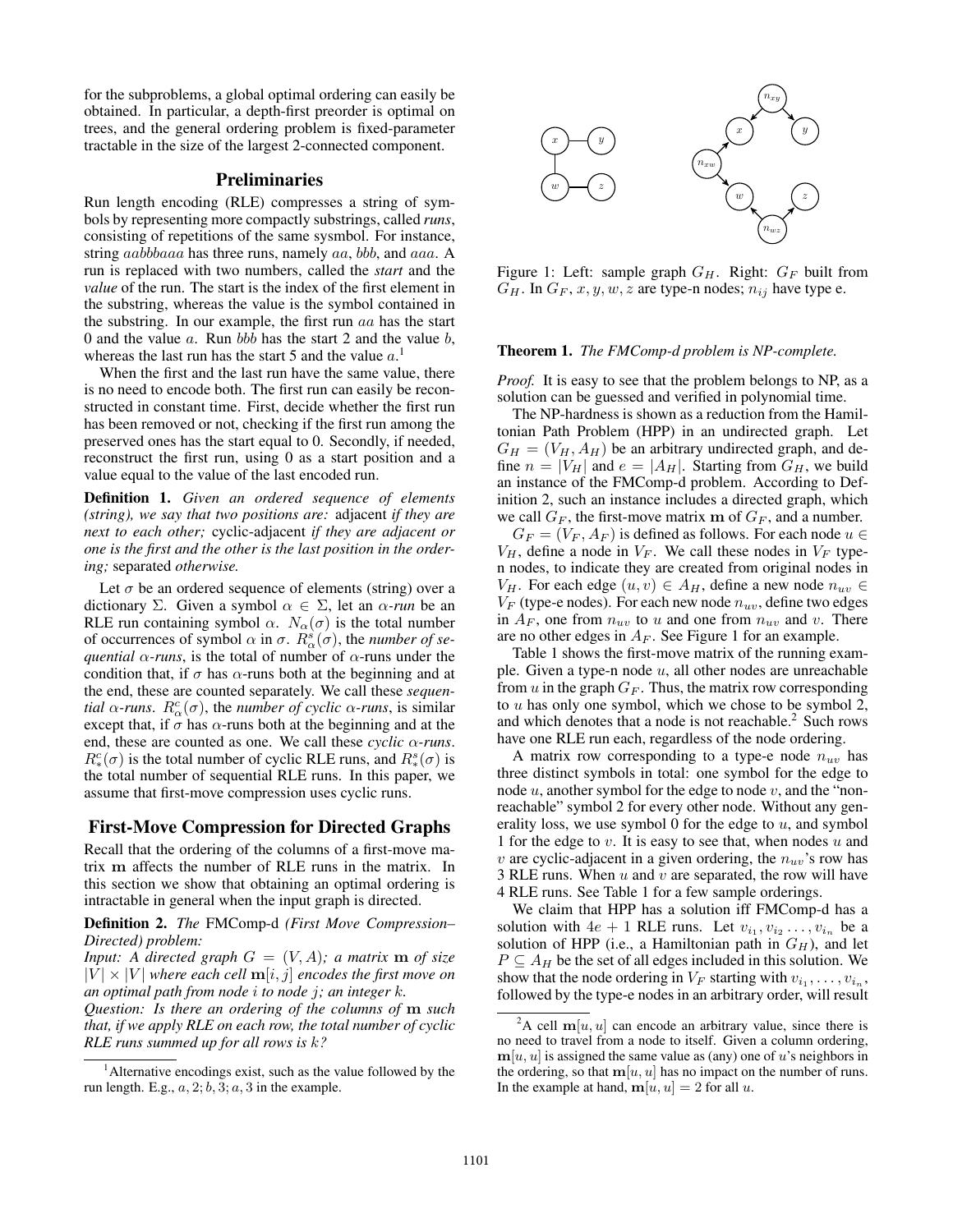| Row node                  | String on row | <b>RLE</b> runs |
|---------------------------|---------------|-----------------|
| $\boldsymbol{x}$          | 2222222       |                 |
| $\boldsymbol{\mathit{u}}$ | 2222222       |                 |
| $\eta$                    | 2222222       |                 |
| $\tilde{z}$               | 2222222       |                 |
| $n_{xy}$                  | 0122222       |                 |
| $n_{xw}$                  | 0212222       |                 |
| $n_{wz}$                  | 2201222       |                 |

Table 1: First-move matrix for the running example. Both rows and columns follow the node ordering  $x, y, w, z, n_{xy}, n_{xw}, n_{wz}.$ 

in  $4e + 1 = 3(n - 1) + 4(e - n + 1) + n$  runs, with  $3n - 3$ runs in total for the type-e rows<sup>3</sup> corresponding to edges in  $P$ ; 4( $e - n + 1$ ) runs in total for the remaining type-e rows; and  $n$  runs in total for the type-n rows.

Indeed, for each edge  $(u, v) \in P$ , the type-e row in m corresponding to node  $n_{uv} \in V_F$  will have 3 RLE runs, since u and v are adjacent in the ordering. There are  $n - 1$ edges in a Hamiltonian path, with a total number of RLE runs of  $3(n - 1)$  for all these rows.

For an edge  $(u, v) \notin P$ , the two nodes are separated and therefore the corresponding matrix row will have 4 runs. This sums up to  $4(e - n + 1)$  RLE runs for all rows corresponding to edges not included in the Hamiltonian path.

Conversely, consider a node ordering that creates  $4e+1 =$  $3(n-1) + 4(e - n + 1) + n$  RLE runs in total. We show that the ordering has all type-n nodes as a contiguous block,<sup>4</sup> and that their ordering is a Hamiltonian path in  $G_H$ . This is equivalent to saying that there exist  $n - 1$  pairs of type-n nodes  $u$  and  $v$  such that  $u$  and  $v$  are cyclic-adjacent in the ordering, and  $(u, v) \in A_H$ .

Here is a proof by contradiction. Assume there are only  $p < n-1$  pairs of type-n nodes u and v such that u and v are cyclic-adjacent in the ordering, and  $(u, v)$  is an edge in  $A<sub>H</sub>$ . For each of these  $p$  pairs, the row corresponding to the type-e node  $n_{uv}$  will have 3 RLE runs. The remaining  $e - p$  typee rows will be 4 RLE runs each. As mentioned earlier, the type-n rows have  $n$  runs in total, regardless of the ordering. Thus, the total number of RLE runs is  $3p + 4(e - p) + n =$  $4e-p+n > 4e-(n-1)+n = 4e+1$ . Contradiction. □

# Compression for Undirected Weighted Graphs

We turn our attention to undirected weighted graphs, showing that computing an optimal ordering is NP-complete.

Definition 3. *The* FMComp-uw *problem (First Move Compression–Undirected, Weighted) is defined as follows. Input: An undirected weighted graph*  $G = (V, A)$ *; a matrix*  $\mathbf{m}$  *of size*  $|V| \times |V|$  *where a cell*  $\mathbf{m}[i, j]$  *stores the first move on an optimal path from node* i *to node* j*; an integer* k*. Question: Is there an ordering of* m*'s columns such that, if*

| Relation between $u$ and $v$ | String on row $r$ | Nr. 1-runs |
|------------------------------|-------------------|------------|
| Adjacent                     | 00110000          |            |
| Non-adjacent                 | 10000001          |            |
| Non-adjacent                 | 01001000          |            |

Table 2: Sample orderings and their sequential 1-runs.

#### *we apply run length encoding (RLE) on each row, the total number of cyclic RLE runs in the matrix is at most* k*?*

As a stepping stone in proving the NP-hardness of FMComp-uw, we introduce a problem that we call Sim-Mini1Runs (Definition 4), and prove its NP-completeness. SimMini1Runs is inspired by the work of Oswald and Reinelt (2009), who have studied the complexity of a problem involving the so-called *k-augmented simultaneous consecutive ones* property  $(C1S_k)$  for a 0/1 matrix (i.e., a matrix with only two symbols, 0 and 1). By definition, a 0/1 matrix has the  $C1S_k$  property if, after replacing at most k 1s with 0s, the columns and the rows of the matrix can be ordered so that, for each row and for each column, all 1s on that row or column come as one contiguous block. Oswald and Reinelt (2009) have proven that checking whether a 0/1 matrix has the  $C1S_k$  property is NP-complete. Our proof for SimMini1Runs is related, as we point out later in the proof.

Given a 0/1 matrix o, an ordering of its columns, and an ordering of its rows, let the *global sequential 1-runs count*  $G_1^s(\mathbf{o})$  be the number of sequential 1-runs summed over all rows and all columns. That is,  $G_1^s(\mathbf{o}) = \sum_{\sigma} R_1^s(\sigma)$ , where  $\sigma$  is iterated through o's rows and columns. For instance,  $G_1^s(\mathbf{o}) = 6$  for the matrix **o** shown in Figure 2.

Definition 4. *The* Simultaneous Mini 1-Runs (Sim-Mini1Runs) *problem is defined as follows.*

*Input: A 0/1 matrix* o *so that every row and column contain at least one value of 1; an integer* k*.*

*Question: Is there an ordering of the columns, and an or*dering of the rows, so that  $G_1^s(\mathbf{o}) \leq k$ ?

Theorem 2. *SimiMini1Runs is NP-complete.*

*Proof.* The membership to NP is straightforward. The hardness proof uses a reduction from the Hamiltonian Path Problem (HPP) in an undirected graph. Let  $G = (V, A)$  be an undirected graph, without duplicate edges, and define  $n = |V|$  and  $e = |A|$ . We define a 0/1 matrix m with  $e$  rows and  $n$  columns. Let  $r$  be the row corresponding to an edge  $(u, v)$ , and let  $c<sub>u</sub>$  and  $c<sub>v</sub>$  be the columns associated with nodes u and v. Then  $\mathbf{m}[r, c_v] = \mathbf{m}[r, c_u] = 1$  and  $m[r, c] = 0$  for all other columns. Notice that m has at least a value of 1 on every row and column.

Let r be the matrix row corresponding to an edge  $(u, v)$ . It is easy to see that, when a given ordering of the columns (nodes) makes the two nodes  $u$  and  $v$  adjacent, the number of sequential RLE 1-runs<sup>5</sup> for row  $r$  is 1. If the nodes are not adjacent, the number of sequential RLE 1-runs for row r is 2. See a few sample orderings in Table 2.

We claim the HPP has a solution iff SimMini1Runs has a solution with  $t = 3e - n + 2$  RLE 1-runs. Let  $v_{i_1}, \ldots, v_{i_n}$ 

 $3$ We say that a row has a type-n (or type-e) iff its associated node has that type.

<sup>&</sup>lt;sup>4</sup>Here, the notion of a contiguous block allows the case when part of the block is at the end of the sequence, and the other part is at the beginning, as if the sequence were cyclic.

<sup>&</sup>lt;sup>5</sup>All runs used in this proof are sequential.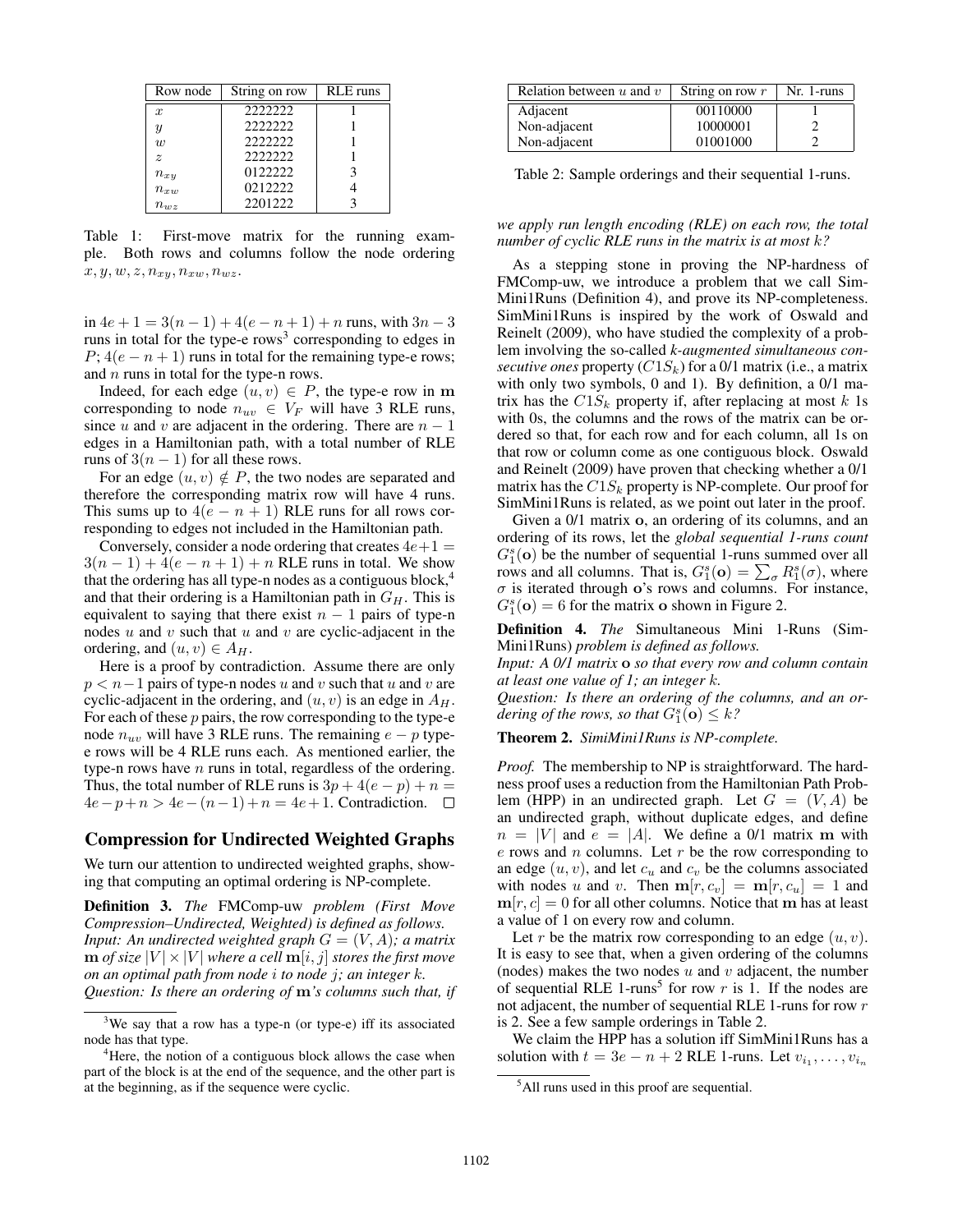$$
\mathbf{o} = \frac{r_1}{r_2} \left[ \begin{array}{rrr} c_1 & c_2 & c_3 \\ 0 & 1 & 1 \\ 1 & 0 & 1 \end{array} \right]
$$

Figure 2: Running example 0/1 matrix o. Rows are labelled as  $r_i$ , whereas  $c_j$  represent column labels.

be a solution of HPP (i.e., a Hamiltonian path), and let  $P$  be the set of all edges included in this solution.

In every row corresponding to an edge not contained in  $P$ , switch one of its two 1-entries to 0. Then, order the columns with respect to the sequence of the nodes in the Hamiltonian path and rearrange the rows in lexicographical order.

The construction of the matrix, the trick of converting some of the 1s into 0s, and the ordering of the rows and columns are reused from Oswald and Reinelt's proof for the hardness of deciding whether a 0/1 matrix has the  $C1S_k$ property (Oswald and Reinelt 2009). The rest of the proof, coming below, is significantly different.

Now, restore the previously replaced 1s. Since  $G$  has no duplicate edges, each of the  $e - n + 1$  1s that were replaced and restored have no adjacent 1s in the matrix. As such, each of them counts as two 1-runs, one horizontal and one vertical. This sums up to a total of  $2(e - n + 1)$  1-runs corresponding to the 1s replaced and restored. In addition, each row and column has one more 1-run. It follows that the matrix has  $3e - n + 2$  1-runs.

Conversely, consider a row and column ordering that creates  $3e - n + 2$  RLE 1-runs in total. We show that the matrix has at least  $e+1$  vertical 1-runs, regardless of the row ordering. Consider the rows, in order, starting from the top. The first row introduces exactly 2 vertical 1-runs, one for each column where it contains a value of 1. Each subsequent row introduces at least one more vertical 1-run. Otherwise, the new row would be identical to the previous one, which contradicts the fact that the graph has no duplicate edges.

As there are at least  $e + 1$  vertical 1-runs, the number of horizontal 1-runs will be at most  $(3e - n + 2) - (e +$ 1) =  $2e - n + 1$ . We show that the column ordering is a Hamiltonian path. Assuming the contrary, there are only  $p < n - 1$  edges such that their nodes are adjacent in the ordering. It follows that the number of horizontal 1-runs is  $p + 2(e - p) = 2e - p > 2e - n + 1$ . Contradiction.  $\Box$ 

## Theorem 3. *FMComp-uw is NP-complete.*

*Proof.* The NP-hardness is shown with a reduction from SimMini1Runs. Consider an arbitrary SimMini1Runs instance o with  $m$  rows and  $n$  columns. Figure 2 shows a running example. We build an undirected weighted graph  $G = (V, A)$  as follows. V has 3 types of nodes, to a total of  $m + n + 1$  nodes. Each *column* of **o** generates one node in  $V$ . We call these c-nodes. Each row generates one node as well (r-nodes). There is an extra node  $p$  called the hub node.

One r-node  $r_i$  and one c-node  $c_j$  are connected through a unit-cost edge iff  $o[r_i, c_j] = 1$ . In addition, there is an edge with a weight of  $0.75$  between  $p$  and every other node. No other edges exist in graph G. See Figure 3 for an example.



Figure 3: Graph in the running example. Dashed edges have a weight of .75, whereas solid lines are unit-cost edges.

|  |                | $r_{\Omega}$                | $_{c_1}$                | $^{c_2}$ | $^{c_3}$ |   |  |
|--|----------------|-----------------------------|-------------------------|----------|----------|---|--|
|  | $r_1$          |                             | 0                       | 1        | 2        |   |  |
|  | r <sub>2</sub> |                             | 1                       |          | 2        |   |  |
|  | c <sub>1</sub> |                             | $\overline{0}$          |          | 0        |   |  |
|  | $^{c_2}$       |                             | $\overline{0}$          |          | 0        |   |  |
|  | $_{c_3}$       | $\mathcal{D}_{\mathcal{L}}$ | $\overline{0}$          |          | 0        |   |  |
|  | p              | າ                           | $\overline{\mathbf{3}}$ |          | h        | 5 |  |

Figure 4: The first-move matrix for the running example. Without any generality loss,  $0$  is the move towards  $p$ . The incident edges of a given node are counted starting from 1.

Let m be the first-move matrix of  $G$ . The row of  $p$  has a fixed number of runs, namely  $m + n$ , <sup>6</sup> regardless of the ordering of  $m$ 's columns. Let  $v$  be a c-node or r-node. Apart from v's adjacent nodes, all other nodes are reached through a shortest path whose first move is the edge  $(v, p)$ . The matrix m for the running example is shown in Figure 4.

Let  $T_1$  be the total number of occurrences of symbol 1 in matrix **o**. We claim that there is an ordering of **o**'s rows and columns that results in at most  $k$  sequential 1-runs (summed up for all rows and all columns) iff there is an ordering of the columns of m resulting in at most  $k + 2T_1 + m + n$  cyclic RLE runs in total (summed up for all rows). Thus all rows of m, except for p's row, have at most  $k + 2T_1$  runs in total.

Let  $r_{i_1}, \ldots r_{i_m}$  and  $c_{j_1}, \ldots c_{j_n}$  be the row and column orderings in  $\alpha$  that result in at most k sequential RLE runs on all rows and columns. We show that the ordering  $r_{i_1}, \ldots r_{i_m}, c_{j_1}, \ldots c_{j_n}, p$  of m's columns generates at most  $k + 2T_1 + m + n$  cyclic runs. Clearly, for every *row or column*  $\sigma$  in  $\sigma$ , there is a corresponding *row*  $\sigma'$  in m. According to the steps explained earlier and illustrated in Figures 2 and 4,  $\sigma'$  is obtained from  $\sigma$  as follows. All original 0s are preserved. All original 1s are replaced with distinct consecutive integers starting from 1. In addition,  $\sigma'$  is padded with 0s at one or both of its ends. Since  $\sigma'$ has 0s at one or both its ends,  $R_1^s(\sigma) = R_0^c(\sigma')$ . It folhas os at one of both its ends,  $n_1(\sigma) = n_0(\sigma)$ . It follows that  $R_s^c(\sigma') = R_0^c(\sigma') + N_1(\sigma) = R_1^s(\sigma) + N_1(\sigma)$ . Summing up  $R_*^c(\sigma')$  over all rows  $\sigma'$  of **m**, except for p's row, we obtain  $\sum_{\sigma' \in \rho(\mathbf{m}) \setminus \{p\}} R_{\ast}^c(\sigma') = \sum_{\sigma \in \beta(\mathbf{o})} R_1^s(\sigma) +$  $\sum_{\sigma \in \beta({\bf o})} N_1(\sigma) \leq k + 2T_1$ , where  $\rho$  denotes the set of rows of a matrix,  $\kappa$  is the set of columns, and  $\beta = \rho \cup \kappa$ . It follows

<sup>&</sup>lt;sup>6</sup>Recall that  $\mathbf{m}[p, p]$  is assigned the value of one of its neighbors in the ordering, so that  $m[p, p]$  does not impact the number of runs.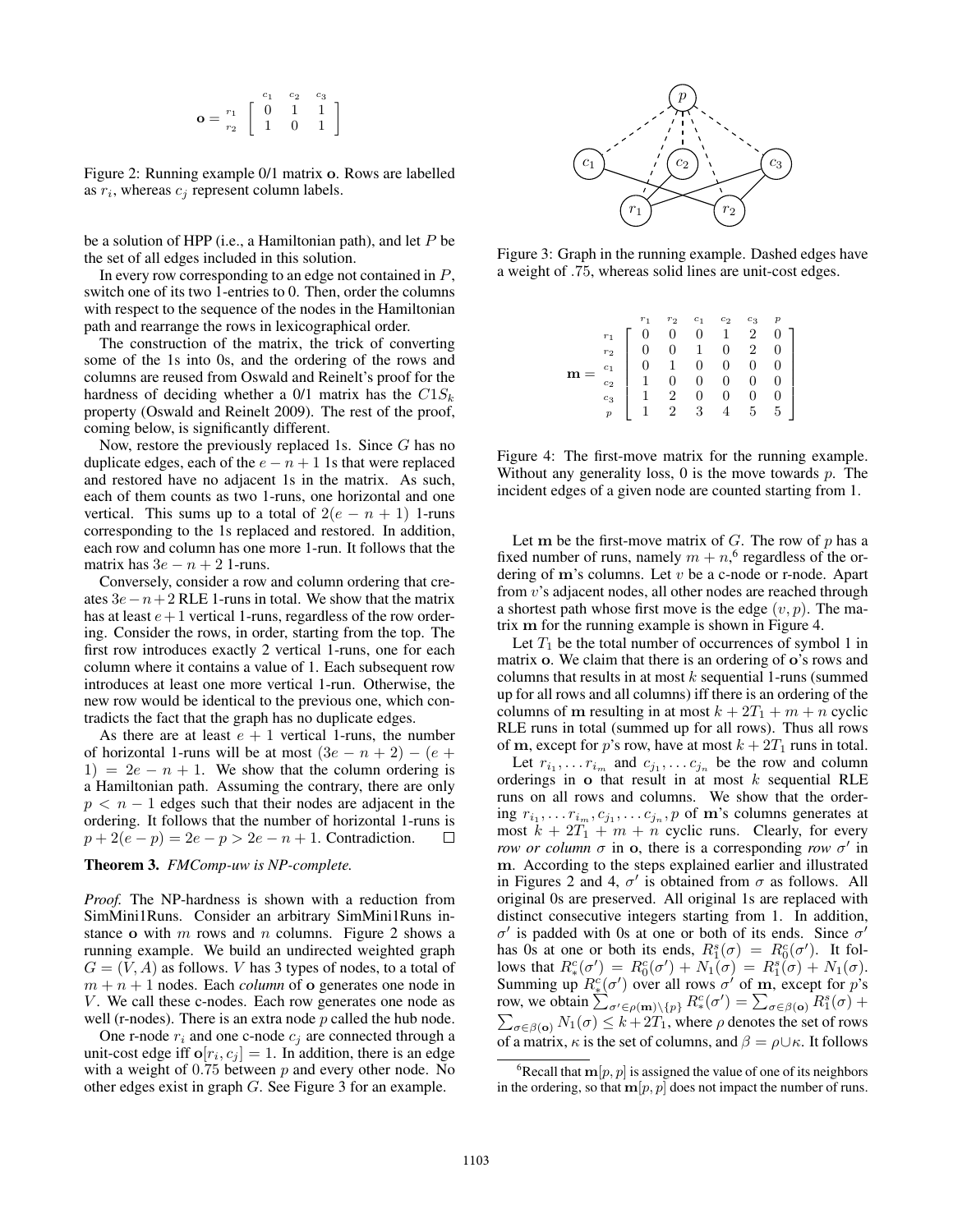that m's rows have at most  $k + 2T_1 + m + n$  cyclic RLE runs in total (that is, summed up for all rows).

Conversely, assume an ordering of m's columns with at most  $k + 2T_1 + m + n$  cyclic RLE runs in total (for all rows). This means that summing up the runs of all rows of m, except for node p's row, results in at most  $k + 2T_1$ runs. As there are exactly  $2T_1$  distinct runs different from  $\sum_{\sigma' \in \rho(\mathbf{m}) \setminus \{p\}} R_0^c(\sigma') \leq k.$ 0-runs, it follows that there are at most  $k$  0-runs in total:

Let  $r_{i_1}, \ldots r_{i_m}, c_{j_1}, \ldots c_{j_n}, p$  be a re-arragement of m's columns so that: all r-nodes come in one contiguous block, and their relative ordering is preserved; all c-nodes are one contiguous block, and their relative ordering is preserved. Since G restricted to c-nodes and r-nodes is bi-partite, this rearrangement cannot possibly increase the number of RLE runs. (If anything, it could eliminate some 0-runs).

We order o's columns as  $c_{j_1}, \ldots c_{j_n}$ , and o's rows as  $r_{i_1}, \ldots r_{i_m}$ . With these orderings, the relation between a row or column  $\sigma$  of o and its corresponding row  $\sigma'$  in m is as follows. All non-zero values in  $\sigma'$  are converted into 1s in  $\sigma$ . Some of  $\sigma'$  0s from one or both of its ends are cut away in  $\sigma$ . Since  $\sigma'$  contains some 0s at one or both ends,  $R_1^s(\sigma) = R_0^c(\sigma')$ . It follows that  $\sum_{\sigma \in \rho(\mathbf{o}) \cup \kappa(\mathbf{o})} R_1^s(\sigma) =$  $\sum_{\sigma' \in \rho(\mathbf{m}) \setminus \{p\}} R_0^c(\sigma') \leq k.$  $\Box$ 

### Fighting Complexity with Decomposition

So far all our results have been negative. We have shown that computing an optimal order on a large class of graphs is NP-hard. However, experiments from (Strasser, Harabor, and Botea 2014) show that on realistic graphs it is possible to construct good orders quickly. Two heuristics were proposed: use a depth-first preorder or recursively decompose the graph along edge cuts. We investigate these techniques in a more formal setting. We show that a depth-first preorder is optimal on trees and we show that graphs can be decomposed along articulation points (which are related to cuts of size 1). Further we are able to construct optimal orders efficiently on a broader class of graphs than trees: We show that the problem is fixed-parameter tractable in the size of the largest two-connected component of the graph.

Being able to decompose graphs along articulation points is useful on real-world road networks. These graphs tend to have a large two-connected component with many small trees attached. For example the Europe graph made available during the 9th DIMACS challenge (Demetrescu, Goldberg, and Johnson 2009) has about 18M nodes in total of which only 11.8M are within the largest two-connected component. Our result allows us to position 6.2M nodes in the order fast and optimally using only local information.

We focus on graphs  $G$  with an articulation point  $x$ , i.e., a node  $x$  whose removal decomposes the graph into disjoint connected subgraphs  $\{x\}$ ,  $G_1$ ...  $G_n$ . We call an x-block *ordering* any node ordering where x comes first, the nodes of  $G_1$  come next as a contiguous block, and so on all the way to block  $G_n$ . Let  $o|_{G'}$  be the projection of the node ordering o to a subset  $G'$  of G. We say that order  $o$  is a rotation of order  $o'$  when two sub-orders  $\alpha$  and  $\beta$  exist such that  $o' = \alpha, \beta$ and  $o = \beta, \alpha$ . Let  $\Gamma_i$  be a shorter notation for  $G_i \cup \{x\}$ .

In this section we assume that cyclic runs are used and that every cell  $m[s, s]$  gets its own distinct symbol, called the ssingleton. This makes the proofs easier and clearly does not have a significant impact on the number of runs.

Lemma 1. *Let* x *be an articulation point of a graph* G*. Every node order* π *can be rearranged into an* x*-block ordering*  $\pi'$  without increasing the number of runs on any row.

*Proof.* For every subgraph  $G_i$  we construct a node order  $\pi_i$ as following: Consider the sub-order  $o|_{\Gamma_i}$  that only contains the nodes of  $\Gamma_i = G_i \cup \{x\}$ . We then rotate this sub-order such that  $x$  comes first. The resulting sub-order is projected onto  $G_i$  (in other words, remove node x from the ordering), obtaining  $\pi_i$ . The desired global order  $o'$  is then constructed as:  $o' = x, \pi_1, \ldots, \pi_n$ . It is clear by construction that the nodes in every subgraph are consecutive. It remains to show that the number of runs per row does not grow.

Denote by s a source node. We distinguish two cases: (a)  $s \in G_i$  for some i, and (b)  $s = x$ . The key insight in (a) is that all first-moves for shortest paths with target nodes outside of  $G_i$  have the same first move as the shortest path towards x. One can check that the reordering of nodes from  $o$  to  $o'$  has the following impact on the first-move row of  $s$ . We temporarily remove all first moves towards vertices outside of  $\Gamma_i$ , and rotate the row such that x comes first. Neither removing elements nor rotating elements can increase the number of runs. We then re-insert the first-moves towards the nodes outside of  $\Gamma_i$ , in such a way that the newly re-inserted values are cyclic-adjacent to a run with the same value, namely the run that includes the move towards  $x$ . This only increases the size of that run, but it does *not* create a new run. This concludes case (a).

For case (b), the key insight is that the first-moves from  $x$ to nodes in two different subgraphs must be different. Thus, no run can contain first-moves to multiple subgraphs  $G_i$ . Using this we can show that going from  $\overline{o}$  to  $o'$  only rearranges the runs but does not cut any run into two runs. (However, it is possible that runs with the same value are arranged consecutively thus reducing the number of runs.)

Re-arranging the row r of x from o onto o' is equivalent to the following steps. We construct for every i a subrow  $r_i$  that only contains the nodes in  $\Gamma_i$ . Note that every run in r is in a single  $r_i$ , with the exception of the x-singleton run from x to x, which occurs in each  $r_i$ . Next we rotate all  $r_i$ , such that x comes first, to obtain  $r'_i$ . This places the x-singleton at the front and, as singletons can not wrap around, no  $r_i'$  can contain a cyclic run. To get a re-arranged row  $r'$  corresponding to o' we concatenate the x-singleton, followed by  $r_1^{\gamma}$  (without x,  $\ldots$ , followed by  $r'_n$  (without x). As the construction never needed to split runs, it is clear that  $r'$  contains no more non-x-singleton runs than r. Both r and r' contain exactly one x-singleton, which concludes the proof.  $\Box$ 

Given a graph  $G$ , a node ordering  $o$  and a row subset  $S$ , let  $N(o, G, S)$  be the number of runs restricted to subset S. Clearly,  $N(o, G, G)$  is the total number of runs.

Lemma 2. *Given any* x*-block ordering* o*, we have that:*

*1.*  $N(o, G, G_i) = N(o|_{\Gamma_i}, \Gamma_i, G_i)$ ; and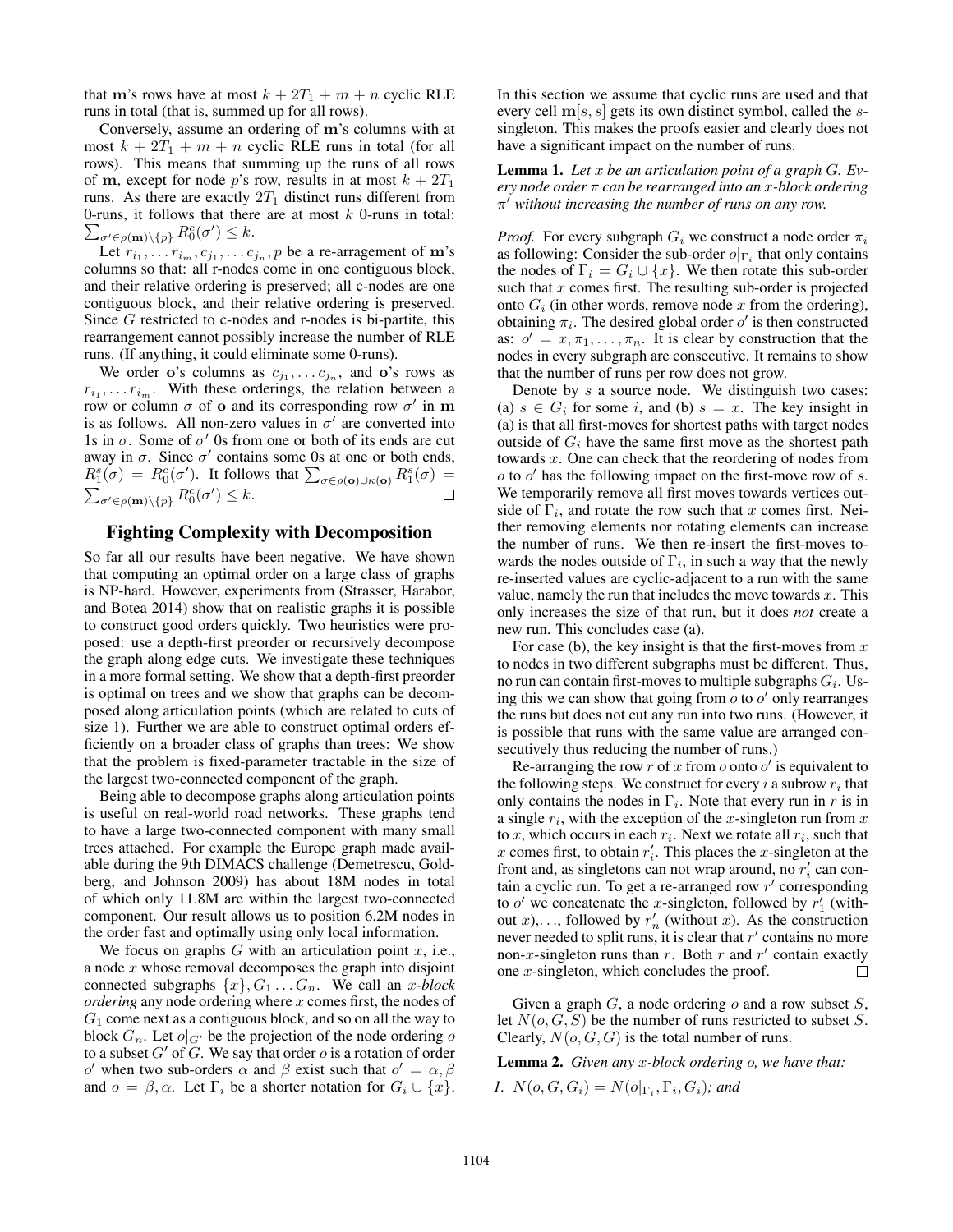2.  $N(o, G, \{x\}) = 1 - n + \sum_i N(o|_{\Gamma_i}, \Gamma_i, \{x\})$ *; and* 3.  $N(o, G, G) = 1 - n + \sum_i N(o|_{\Gamma_i}, \Gamma_i, \Gamma_i)$ .

Theorem 4. *Given an optimal order* o<sup>i</sup> *for every subgraph induced by* Γ<sub>*i</sub>, we can construct an optimal global ordering*</sub> o *for* G *as following. Obtain new orderings* o 0 i *by rotating*  $o_i$  *such that* x *comes first, and then removing* x. Then,  $o =$  $x, o'_1, \ldots, o'_n$  is optimal.

*Proof.* We show, by contradiction, that the global ordering *o* is optimal. Notice that  $o|_{\Gamma_i}$  is optimal for  $\Gamma_i$ . Assume there is a strictly better ordering  $o'$ . According to Lemma 1, there exists an x-block ordering  $o''$  at least as good as  $o'$ . We have  $N(o, G, G) = 1 - n + \sum_i N(o|_{\Gamma_i}, \Gamma_i, \Gamma_i) \leq 1$  $n + \sum_i N(o''|_{\Gamma_i}, \Gamma_i, \Gamma_i) = N(\overline{o''}, G, G) \le N(o', G, G)$ which is a contradiction with  $o'$  being strictly better, i.e.,  $N(o', G, G) < N(o, G, G).$ П

Lemma 3. *If* G *is a tree and* o *is a depth-first preorder of* G *(with aribtrary root) then* o *is a rotated* x*-block order for every node* x*.*

*Proof.* Every preorder induces a rooted tree. With respect to this root every node  $x$  (except the root) has a parent  $p$ and a possibly empty sequence of direct children  $c_1 \ldots c_n$ ordered in the way that the depth-first search visited them. When removing x, G is decomposed into the subgraphs  $G_p$ ,  $G_{c_1} \ldots G_{c_n}$ . If x is the root then  $G_p$  is the empty graph. The order o has the following structure: some nodes of  $G_p$ , x, all nodes of  $G_{c_1}$ ... all nodes of  $G_{c_n}$ , the remaining nodes of  $G_p$ . Clearly this is a rotated x-block ordering.  $\Box$ 

**Theorem 5.** If  $G = (V, E)$  is a tree and o a depth-first *preorder of* G *then*  $S(o, G, G) = 3|V| - 2$ *.* 

*Proof.* A direct consequence of Lemma 3 is that every node v has as many runs as its degree  $d(v) + 1$ . The  $+1$ comes from the v-singleton. We have thus  $N(o, G, G)$  =  $\sum_{v \in V} (d(v) + 1) = 2|E| + |V| = 3|V| - 2.$  $\Box$ 

Theorem 6. *Computing an optimal order for graph* G *is fixed-parameter tractable in the size of largest twoconnected component of* G*.*

*Proof.* Recursively decompose G at articulation points until only two-connected parts are left. As the size of the parts does not depend on the size of G we can enumerate all orders and pick the best one. Given optimal orders for every part we can use Theorem 4 to construct an optimal global order.  $\Box$ 

#### Related Work

Contraction Hierarchies (CH) are a popular technique for quickly finding shortest st-paths and st-distances (Geisberger et al. 2008). This preprocessing-based algorithm takes as input a graph and an ordering over its vertices to construct a new hierarchical search space. A "good" vertex ordering in this case is one that yields a small search space. Typically CH vertex orderings have been computed using simple and efficient heuristics that rely on local graph properties; e.g. as in (Geisberger et al. 2012). More recent work (Bauer et al. 2013; Dibbelt, Strasser, and Wagner 2014) has shown that for certain types of graphs, e.g. those with bounded tree-width, there exist efficiently computable orderings which can also bound the size of the resultant search space. Computing an optimal ordering meanwhile  $-$  i.e. one which minimizes the size of the resulting search space – is known to be NP-hard (Bauer et al. 2010).

Hub Labels (HL) (Cohen et al. 2002; Abraham et al. 2011) and Hierarchical Hub Labels (HHL) (Abraham et al. 2012) are popular and successful techniques for speeding up shortest st-path and st-distance queries on road graphs. Rather than storing a compressed database of first-moves, HL and HHL store a database of compressed distances. In particular, for each node there is a forward and backward label containing a list of *hub nodes* and the exact distances to them. For each st-pair there must exist a *meeting* hub h that is a forward hub of s and a backward hub of t and is on a shortest st-path. A meeting hub can be determined using a simultaneous scan over both labels. A "good" labelling is one which reduces the overall size of the distance database. In the case of HHL a labelling is computed by first defining a partial order over the set of vertices in the input graph. Proposed orderings for HHL involve bottom-up graph contraction and greedy top-down strategies (Abraham et al. 2012) and sampling-based variations thereof (Delling et al. 2014b). Such orderings are efficient to compute in practice and have been shown to yield small labels but they do not come with any guarantees about the size of the resultant database. Computing an optimal vertex ordering for HHL is NP-hard (Delling et al. 2014a).

# Conclusion

We have studied the problem of minimizing the size of a compressed path database based on run-length encoding. We have found that in the general case, for both directed and undirected graphs, the problem is NP-complete. In more specific cases, such as graphs that can be decomposed along articulation points, the graph decomposition provides a decomposition of the problem in independent sub-problems. For example, since all interior points of a tree are articulation points, trees can recursively be decomposed all the way down to sub-graphs of size one. In effect, a depth-first traversal of a tree provides an optimal node ordering.

Our results give a first theoretical underpinning to the problem of creating space-efficient CPDs using RLE. We provide a framework for understanding the very promising empirical results recently reported by Strasser, Harabor, and Botea (2014) which obtained good orderings for road networks and game grid maps. Our work also extends theoretical results from the areas of information processing and databases (Oswald and Reinelt 2009; Mohapatra 2009).

A future work topic is developing tractable approximation techniques that improve the performance of RLE in CPDs. Harnessing available results on efficient, approximate TSP algorithms might be an interesting direction to pursue.